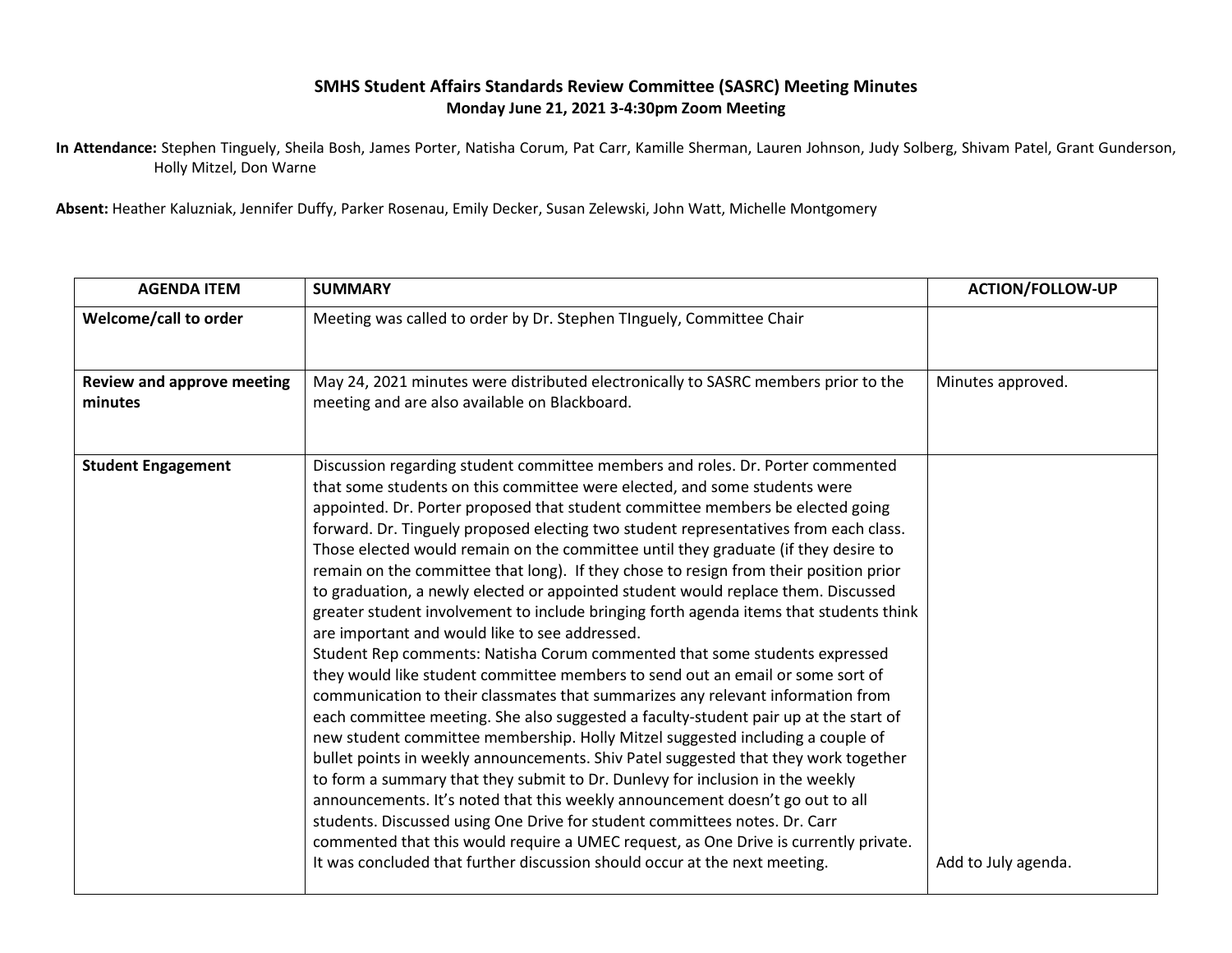| 11.5 Confidentiality of<br><b>Student Educational Records</b> | Dr. Porter is the content expert for this element. He commented that he is working<br>with Dr. Zelewski to finalize the narrative response. Discussed defining "educational<br>records" and how to best meet the LCME expectations. The element requires that<br>medical student educational records are confidential and available only to those members<br>of the faculty and administration with a need to know, unless released by the student or<br>as otherwise governed by laws concerning confidentiality.<br>Dr. Porter commented that he will work with the comments made by senior reviewers<br>and return the element for review soon.                                                                                                                                                                                                                                                                                                                                                                                                                                                                                                                                                                                                                                                                                                                                                                                                                                                                                                                                                                                                                                   |  |
|---------------------------------------------------------------|--------------------------------------------------------------------------------------------------------------------------------------------------------------------------------------------------------------------------------------------------------------------------------------------------------------------------------------------------------------------------------------------------------------------------------------------------------------------------------------------------------------------------------------------------------------------------------------------------------------------------------------------------------------------------------------------------------------------------------------------------------------------------------------------------------------------------------------------------------------------------------------------------------------------------------------------------------------------------------------------------------------------------------------------------------------------------------------------------------------------------------------------------------------------------------------------------------------------------------------------------------------------------------------------------------------------------------------------------------------------------------------------------------------------------------------------------------------------------------------------------------------------------------------------------------------------------------------------------------------------------------------------------------------------------------------|--|
| <b>12.7 Immunization Records</b><br>Management                | At a previous meeting, Dr. Porter commented that we will continue to utilize the third-<br>party vendor (Certifi). Students will continue to upload immunization records into the<br>Certifi portal. A decision has been made to designate a non-SMHS employee to be<br>responsible for communicating to entities (e.g., Essentia), when a student is missing an<br>immunization. It was proposed that this person be a UND employee. This person may<br>also send documentation to the entity informing them of a student's current<br>immunization status.<br>Today Dr. Porter shared that the SMHS has Identified a person outside of student<br>affairs, (an accountant in Admin and Finance department), who will fill this role. She<br>will attach the information and send through liquid documents (secure site) to the<br>entities requesting the info. Dr. Porter mentioned that a My record tracker notification<br>is sent out to students. Stores the immunization records for students/residents at a<br>cost approx. \$2 per year per student.<br>Dr. Porter asked the committee for input regarding element 10.8. He commented that<br>away electives are uploaded through VSAS. He noted this gets a little more<br>complicated when there's a visiting student. The committee discussed that visiting<br>student records that are sent to us are technically not student records, rather they are<br>part of an acceptance process. Currently only surgery accepts visiting students. The<br>submitted documents are sent to the surgery department to allow them to make a<br>decision on acceptance into the department and are not used for any other purpose. |  |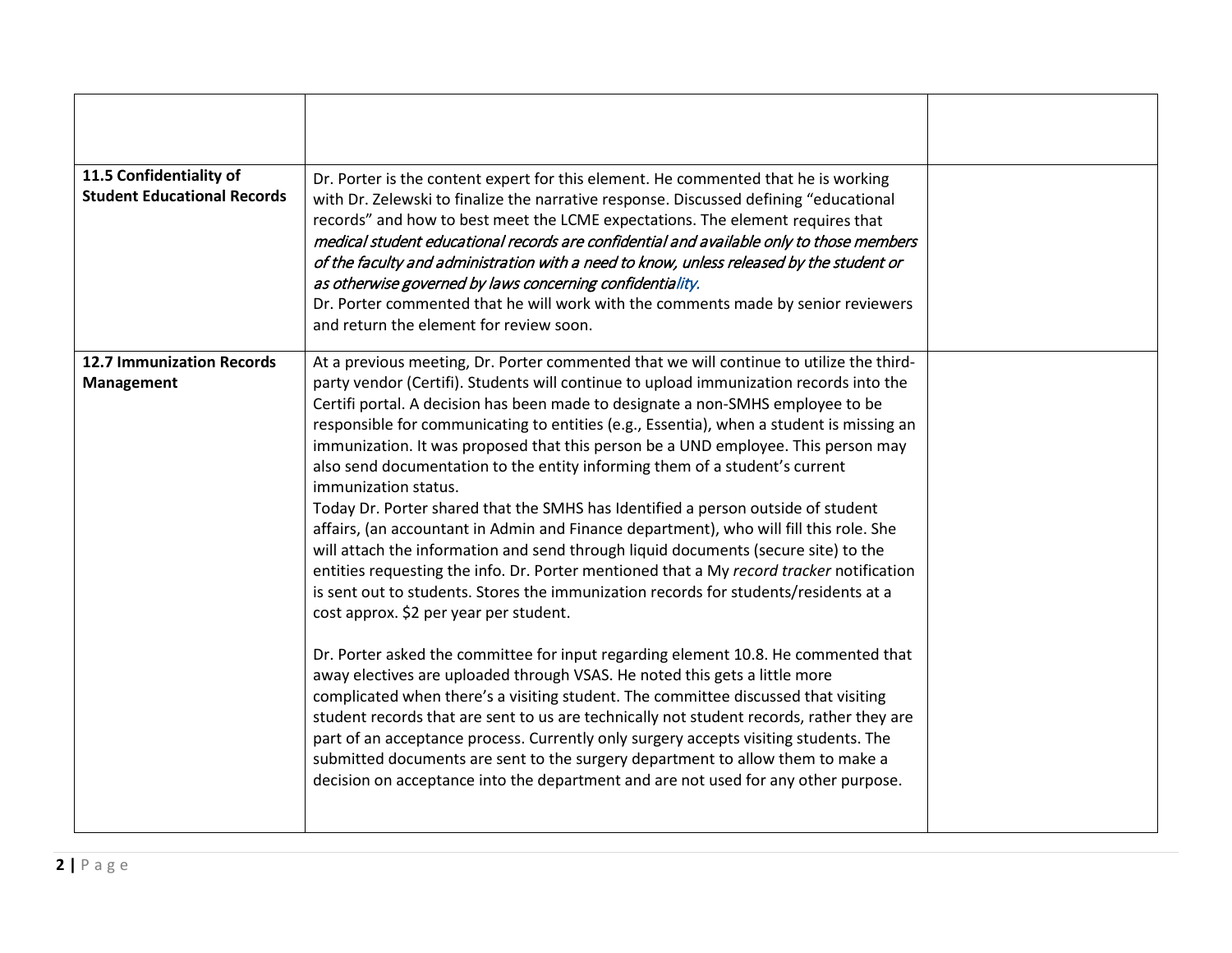| <b>ISA Update &amp; Review of ISA</b><br><b>Summary Recommendations</b> | Dr. Tinguely commented that student leaders for the four committees are engaged,<br>and meetings are going well. Natisha Corum has recently joined the Pre-Clinical<br>Committee.                                                                                                                                                                                                                                                                                                                                                                                                                                                                                                                                                                                                                                               | Add to July agenda. Updates<br>from committee meetings will<br>be provided by Dr. TInguely. |
|-------------------------------------------------------------------------|---------------------------------------------------------------------------------------------------------------------------------------------------------------------------------------------------------------------------------------------------------------------------------------------------------------------------------------------------------------------------------------------------------------------------------------------------------------------------------------------------------------------------------------------------------------------------------------------------------------------------------------------------------------------------------------------------------------------------------------------------------------------------------------------------------------------------------|---------------------------------------------------------------------------------------------|
| <b>Senior Colloquium</b>                                                | Dr. Tinguely shared that many of the comments centered around<br>communication/feedback. The comments were shared with the ISA 2 Communication<br>Committee. That group is in the process of reviewing the comments. Any relevant<br>information will be shared at an upcoming meeting.                                                                                                                                                                                                                                                                                                                                                                                                                                                                                                                                         |                                                                                             |
| <b>Transfer Student Policy</b><br>Update                                | Dr. Porter commented that UMEC approved the transfer student policy.                                                                                                                                                                                                                                                                                                                                                                                                                                                                                                                                                                                                                                                                                                                                                            |                                                                                             |
| <b>Element 3.5 Learning</b><br>Environment/Professionalism              | New policy was approved by UMEC. The ways to report unprofessional behaviors are<br>included in the policy.<br>Dr. Tinguely asked for the committees input in answering narrative a; specifically, the<br>portion that asks about follow-up.<br>a. Summarize the procedures used by medical students, faculty, or residents to<br>report observed incidents of unprofessional behavior as defined by the school's<br>list of professional behaviors. Describe the way in which the medical school<br>ensures that allegations of unprofessional behavior can be made and<br>investigated without fear of retaliation. Describe the process(es) used for<br>follow-up when reports of unprofessional behavior have been made.<br>The committee recommended that this be brought to the LCME Leadership Team and<br>then to UMEC. | OMA will add to LCME<br>agenda.                                                             |
| Element 10.2                                                            | Dr. Tinguely asked for clarification regarding alternate committee members. Dr. Porter<br>commented that Dr. Dyke is willing to be an alternate. His name will be added to the<br>personal alternate committee list that Dr. Porter maintains. This is the first year trying<br>the 18-member committee. Dr. Tinguely proposed eliminating the sentence in the DCI                                                                                                                                                                                                                                                                                                                                                                                                                                                              |                                                                                             |